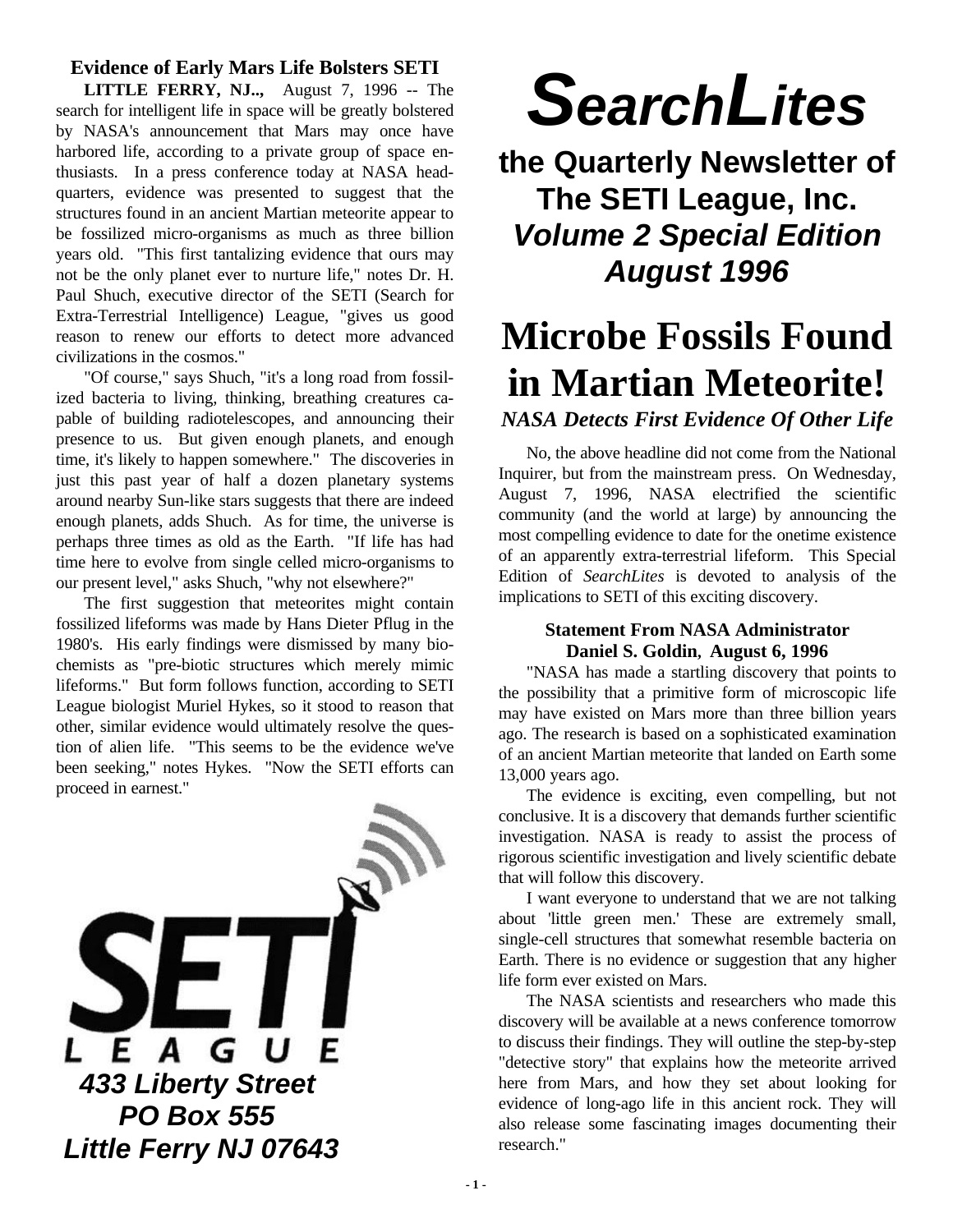## **Did Earth's Life Originate on Mars? by Paul Lutus** (lutusp@arachnoid.com)

*NOTE: This is a speculative argument, based on a preliminary NASA finding of possible ancient cellular life on Mars. It is not intended to represent proven scientific fact, but is a speculation based on ongoing scientific work that is incomplete at the time of writing.*

On August 7, 1996, NASA announced a startling discovery – by examining a meteorite that originated on Mars, they found what they believe is evidence for a primitive form of life that may have existed on Mars 3.6 billion years ago. More work needs to be done to confirm this preliminary result, and many scientists remain unconvinced by the present evidence. But if this preliminary result is confirmed, if the structures inside the meteorite turn out to be fossil evidence for cellular organisms, then some important steps can be taken.

First, we would need to launch a mission to Mars, manned or unmanned, to secure and return to earth core samples that might provide evidence for or against DNA as the organizing scheme for the Mars life form. Having accomplished the return of a biological sample and determined the presence or absence of DNA, one is then faced with a quandary.

If the Mars life form is not based on DNA, it supports the hypothesis that life is a likely outcome for a planet with the correct temperature range, atmospheric pressure, liquid water, and sufficient time with these conditions. This would be a very important finding – two planets with different histories, temperatures, atmospheric makeups and surface gravity, both producing life through random processes – life based on different models, but life nevertheless.

 *This high-resolution scanning electron microscope image shows an unusual tube-like structural form that is less than 1/100th the width of a human hair in size found in meteorite ALH84001, a meteorite believed to be of Martian origin. Although this structure is not part of the research published in the Aug. 16 issue of the journal Science, it is located in a similar carbonate glob in the meteorite. This structure will be the subject of future investigations that could confirm whether or not it is fossil evidence of primitive life on Mars 3.6 billion years ago (text and photo courtesy NASA).*

We could use this result to reinforce the theory that life is common in the universe. This single data point, the existence of life of a different form on our sister planet, would greatly aid the theory that life may be a likely event in a reasonably wide range of planetary conditions. This finding would re-energize our search for evidence of alien civilizations.

But if the Mars life form is based on DNA, this is an equally interesting result, for a different reason – because of the peculiar and ad hoc nature of DNA, and the number of equally viable alternatives to its specific structure, this outcome would strongly argue for a common origin for life on Earth and Mars.

It is hard to imagine two independent processes producing a mechanism such as DNA, especially if the two DNA forms turn out to be alike in their essential characteristics. It is much more likely that the two planets somehow shared some early organisms.

This conclusion leads to three likely hypotheses for DNA sharing:

1.Earth's DNA got to Mars.

2.Mars' DNA got to Earth.

 3.Both Mars and Earth were seeded by some unknown third source.

The third of these alternatives has existed as a theory for some time. It is called "Directed Panspermia" – it proposes that all life originated from some extraterrestrial source, and (in some forms of the theory) that life was placed on earth for a reason. This theory has everything going for it except plausibility and evidence.

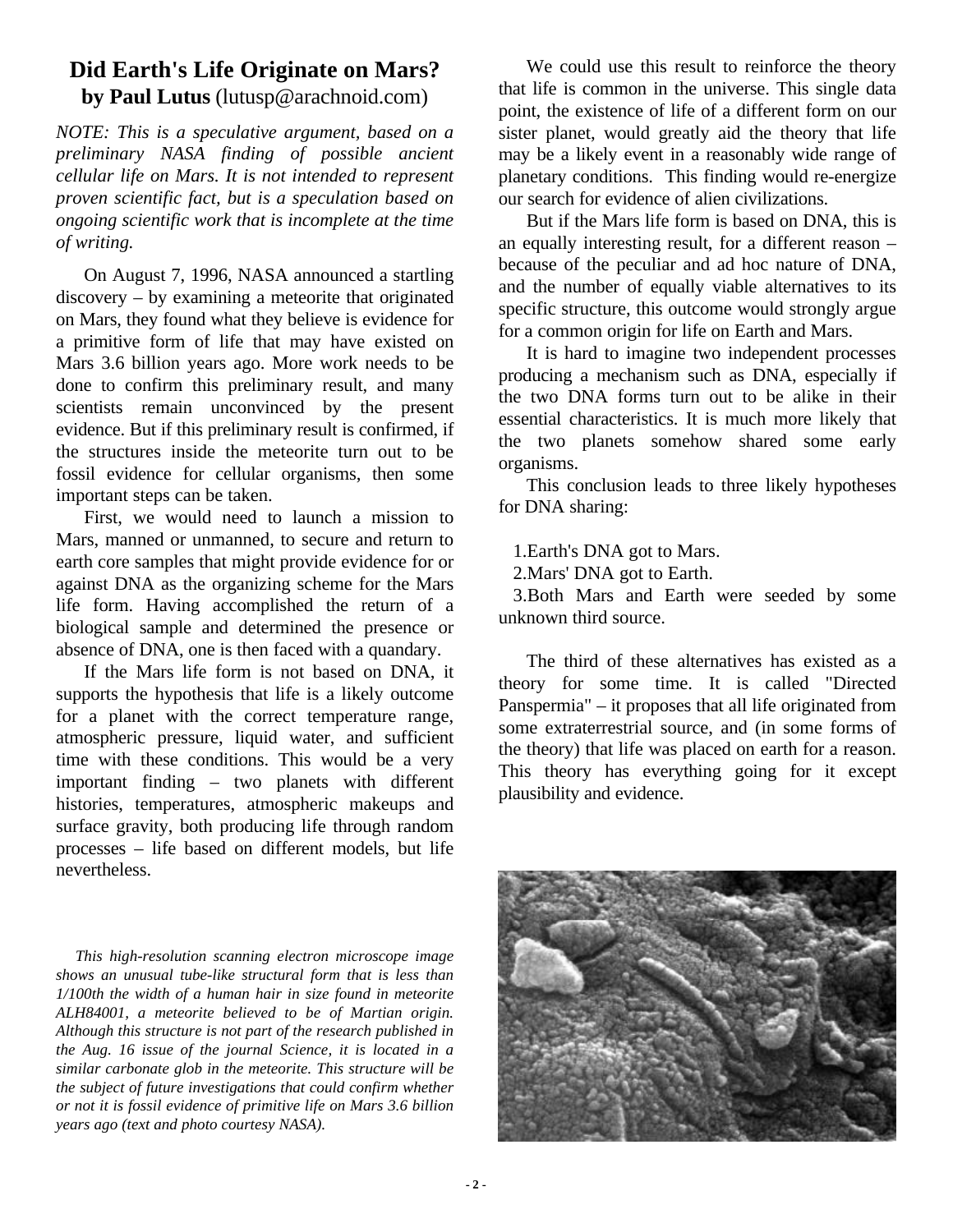The first of these alternatives (Earth to Mars) suffers from two problems. One, the Mars sample is 3.6 billion years old, earlier than any direct fossil evidence for life on earth. Two, Earth's atmospheric pressure prevents an incoming meteorite or asteroid from throwing surface materials entirely out of the atmosphere and into interplanetary space. There is evidence that Earth's atmosphere has had similarly high pressures for a long time period. Thus, it is not obvious how Earth's genetic material could get into interplanetary space.

The second alternative (Mars to Earth) is the most likely. Mars may have developed life in an early era of high atmospheric pressure, relatively high surface temperatures and liquid water. There is abundant evidence for all these characteristics except conclusive evidence for life.

In this hypothesis, around 3.5 billion years ago Mars' atmospheric pressure began to drop, and established life forms continued to exist only below the surface in pockets of liquid water. Then a meteorite or asteroid impacted on Mars' surface, expelling a large amount of material from the surface into interplanetary space – carrying viable organisms with it.

The final step in this theory is that some of the Martian surface material fell into Earth's early oceans, and either successfully competed with, or provided, Earth's first cellular organisms.

This theory is consistent with the relative age and conditions of both Earth and Mars, and it is consistent with the age of the NASA sample, which may, with further work, show that organisms existed on Mars at a time, 3.6 billion years ago, before there is firm fossil evidence for life on Earth.

Here are some findings that would be fatal to this hypothesis:

1. If there is firm evidence that Mars' atmospheric pressure remained high until relatively recently, it would be hard to imagine how genetic material could leave the surface of Mars in time to provide Earth with its first DNA.

 2. If it turns out that Earth's and Mars' cellular life forms are based on different principles, this theory has no purpose and can be set aside.

 3. If the ongoing work with the Mars meteorites shows that there are no cellular structures inside the teasingly shaped cylinders seen in news photographs, this also makes this theory unnecessary.

If all these dominoes fall, however – if it turns out that there was early Martian cellular life based on a familiar form of DNA, then it may be that we are all descended from an ancient Martian cellular life form.



*This meteorite, called ALH84001, was found in 1984 in Allan Hills ice field, Antarctica, by an annual expedition of the National Science Foundation's Antarctic Meteorite Program. It was preserved for study in Johnson Space Center's Meteorite Processing Laboratory and its possible Martian origin was not recognized until 1993. It is one of only 12 meteorites identified so far that match the unique Martian chemistry measured by the Viking spacecraft that landed on Mars in 1976 (text and photo courtesy of NASA).*



*While the exact nature of these tube-like structures is not known, one interpretation is that they may be microscopic fossils of primitive, bacteria-like organisms that may have lived on Mars more than 3.6 billion years ago. A two-year investigation by a NASA research team found organic molecules, mineral features characteristic of biological activity and possible microscopic fossils such as these inside of an ancient Martian rock that fell to Earth as a meteorite. The largest possible fossils are less than 1/100th the diameter of a human hair in size while most are ten times smaller (text and photo courtesy of NASA).*